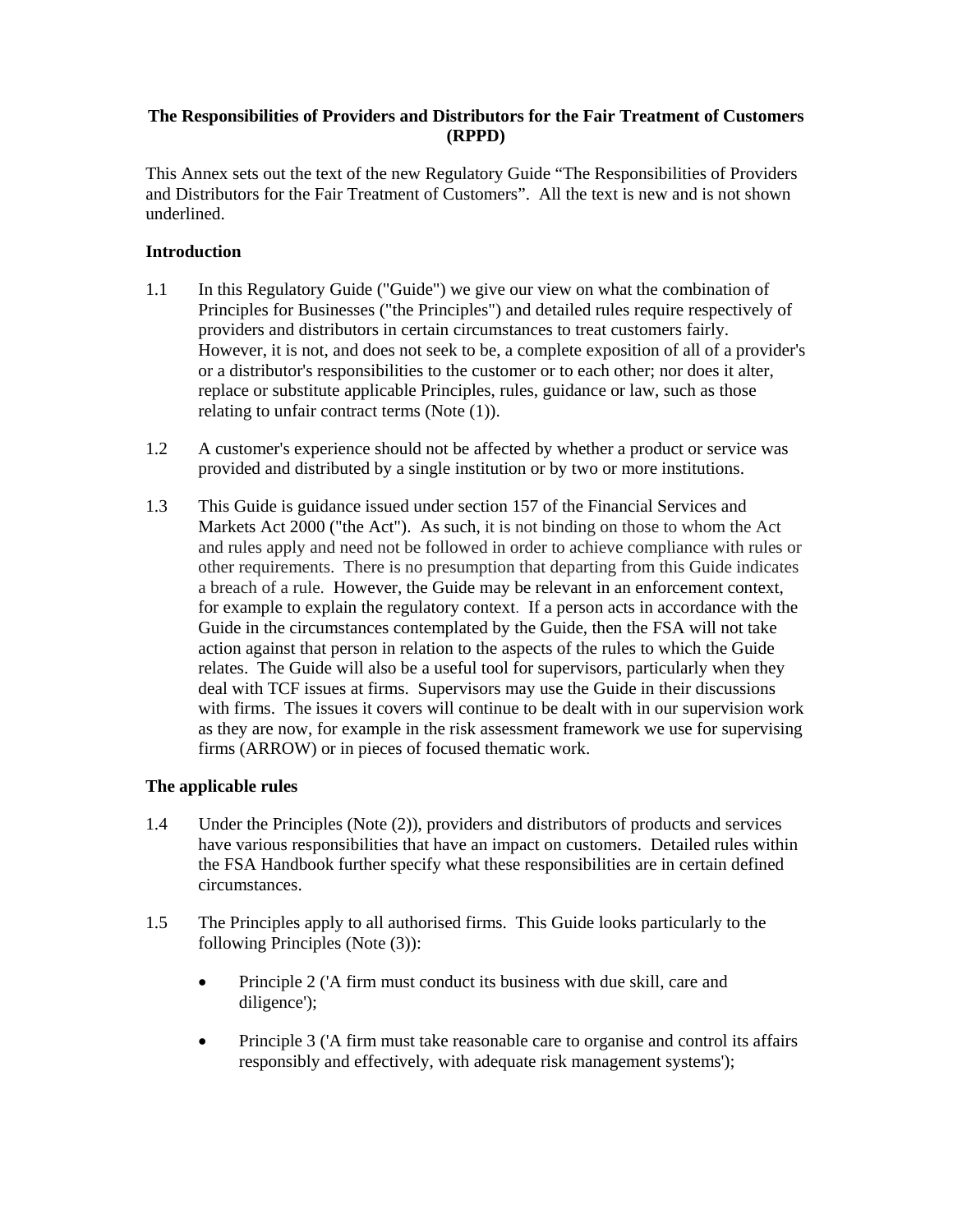- Principle 6 ('A firm must pay due regard to the interests of its customers and treat them fairly'); and
- Principle 7 ('A firm must pay due regard to the information needs of its clients, and communicate information to them in a way which is clear, fair and not misleading').
- 1.6 What a firm has to do to meet the requirements of a Principle will depend on the circumstances, including the riskiness or complexity of the product or portfolio, who the firm is dealing with (another firm or a customer, for example) and the financial sophistication of the target market (Note (4)). Firms should bear all of these factors in mind in order to interpret the requirements of the Principles in a way that is proportionate. The responsibilities described in this Guide apply to the extent that the Principles themselves apply.

## **Scope**

- 1.7 This Guide is intended to be relevant to all regulated firms involved in the supply of products or services to retail customers. Although we have drafted it to be of particular relevance where there is more than one firm in the supply chain, many of the responsibilities described in the Guide are also relevant where there is only one firm involved in providing and distributing a product or service. Our intention is not to change the existing responsibilities of providers or distributors in delivering fair outcomes for consumers. Rather, it is to articulate the existing regulatory responsibilities. Nor does this Guide seek to determine or change whether or how consumers can seek redress in any individual case or from which firm in the supply chain. This Guide does not determine or change whether or how one firm in a distribution chain may seek redress from another firm; this too will depend on the circumstances of the case.
- 1.8 The supply chain may not comprise only authorised firms, but this Guide does not deal with the position where an unauthorised firm is involved unless expressly stated otherwise. Where there is a non-U.K. element to the supply chain, the Guide only applies to the extent that the Principles themselves apply.
- 1.9 This Guide is not intended to imply that a firm must take on the regulatory responsibilities of other firms in the distribution chain nor that there is a requirement for any firm to 'police' any other firm in the chain.

#### **Interpretation**

- 1.10 In this Guide we use 'must' where an action is required by a Principle or detailed Rule. We use 'should' where we think a firm ought to consider a particular action (not specified in a Principle or Rule) at a reasonably high level to comply with a Principle (not that they should follow a detailed or prescribed course of action). We use 'may' where an action is only one of a number of ways of complying with a Principle.
- 1.11 Where we refer to the 'customer' in this Guide we use it as a convenient name for the end-customer in the retail supply chain (which may include potential customers). However, it is important to note that the term 'customer' as used in the Principles or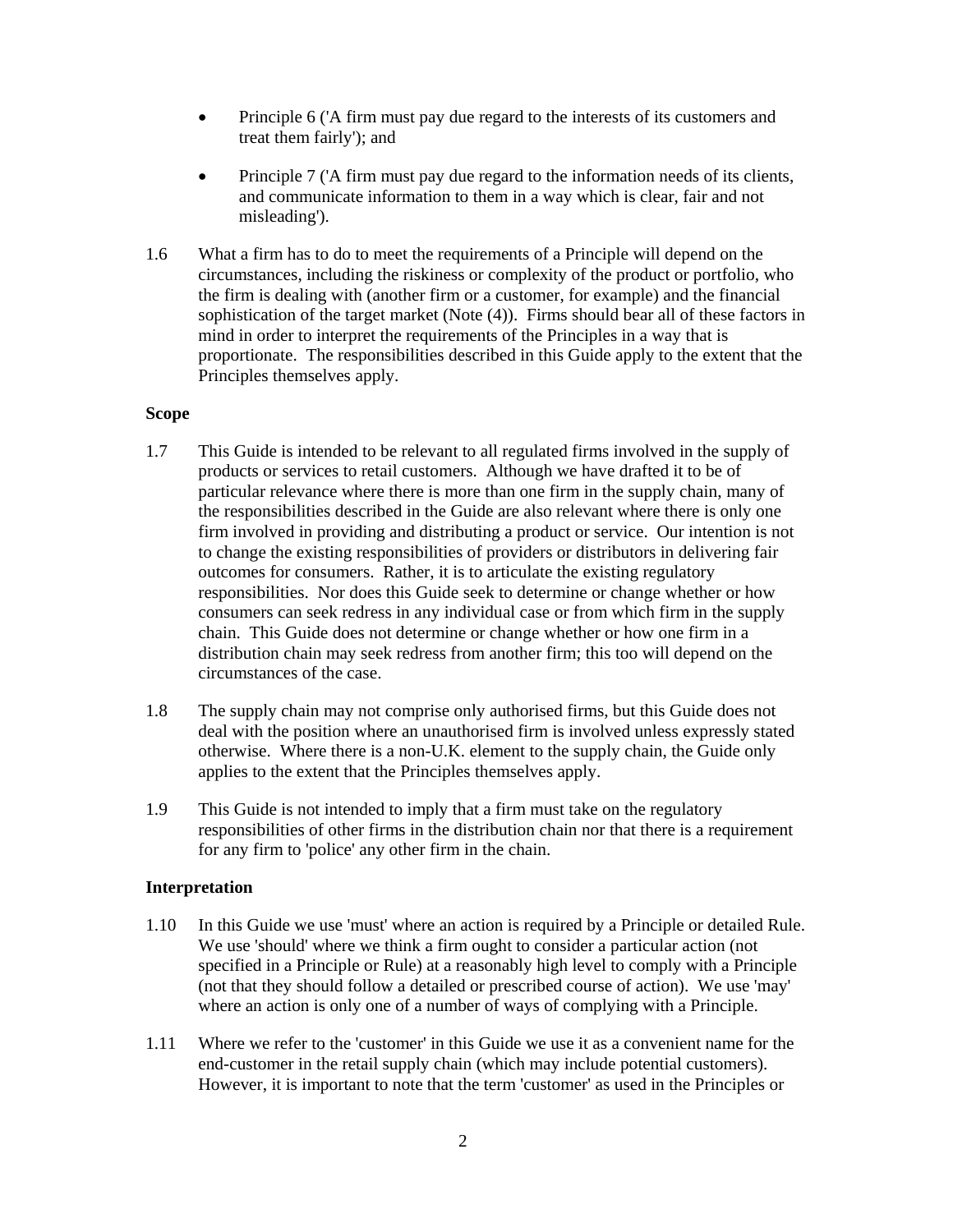detailed rules themselves is a defined term in the FSA Handbook. This Guide does not seek to alter or affect any definitions within the Handbook.

- 1.12 We use 'provider' to include persons who offer services such as portfolio management (through distributors or otherwise) as well as those who develop, manage or package products such as life insurance, general insurance or investment products or who develop or enter into home finance transactions (i.e. mortgages, home reversion plans and home purchase plans).
- 1.13 We use 'distributor' to mean those persons who then make up the rest of the supply chain taking the product or service to the customer. This could include, for example, financial advisers, third party administrators, appointed representatives, banks, building societies, and those who sell insurance as a secondary part of their business.

#### **The responsibilities**

- 1.14 Providers and distributors should consider the impact of their action (or inaction) on the customer in various stages of the product life-cycle, or the various stages of provision of the service (Note (5)). Depending on the precise nature of a firm's business, this could mean addressing the fair treatment of customers at the following stages: design and governance; identifying target markets; marketing and promotion; sales and advice processes; after-sales information and service; and complaints handling. This Guide gives our view of the respective responsibilities of providers and distributors under the Principles during the product life cycle or while the service is provided.
- 1.15 In this Guide we have distinguished between providers and distributors. While we consider the labels 'provider' and 'distributor' useful for the purposes of this Guide, we recognise that responsibilities flow from the actual roles or functions undertaken in a transaction, and firms should take this into account in considering their responsibilities under the Principles. In considering which responsibilities apply to it, a firm should consider the functions and roles that it undertakes in the product lifecycle. Whether a particular role or function is fulfilled by the distributor or provider (or both) may vary based on the product or service, or particular arrangements in place, and it may be possible for a firm to act as both provider and distributor at the same time in respect of different products or services. For example:
	- (1) It is possible that a provider creates a product or service to meet criteria or designs specified by a distributor. In such instances, many of the responsibilities fall to the commissioning distributor, as 'retail manufacturer' of the product (Note 6)) or service (Note 7)), rather than the 'pure manufacturer' of the commissioned product or service. Of course, if what the pure manufacturer delivers fails to meet the agreed specification, the retail manufacturer may seek its own redress under the contract between them or the applicable law. That said, the pure manufacturer must act with due skill, care and diligence in accordance with Principle 2 and, where it conducts a regulated activity for the underlying customer (for example, it enters into a contract with a customer), must treat that customer fairly. Other Principles and detailed rules may also apply.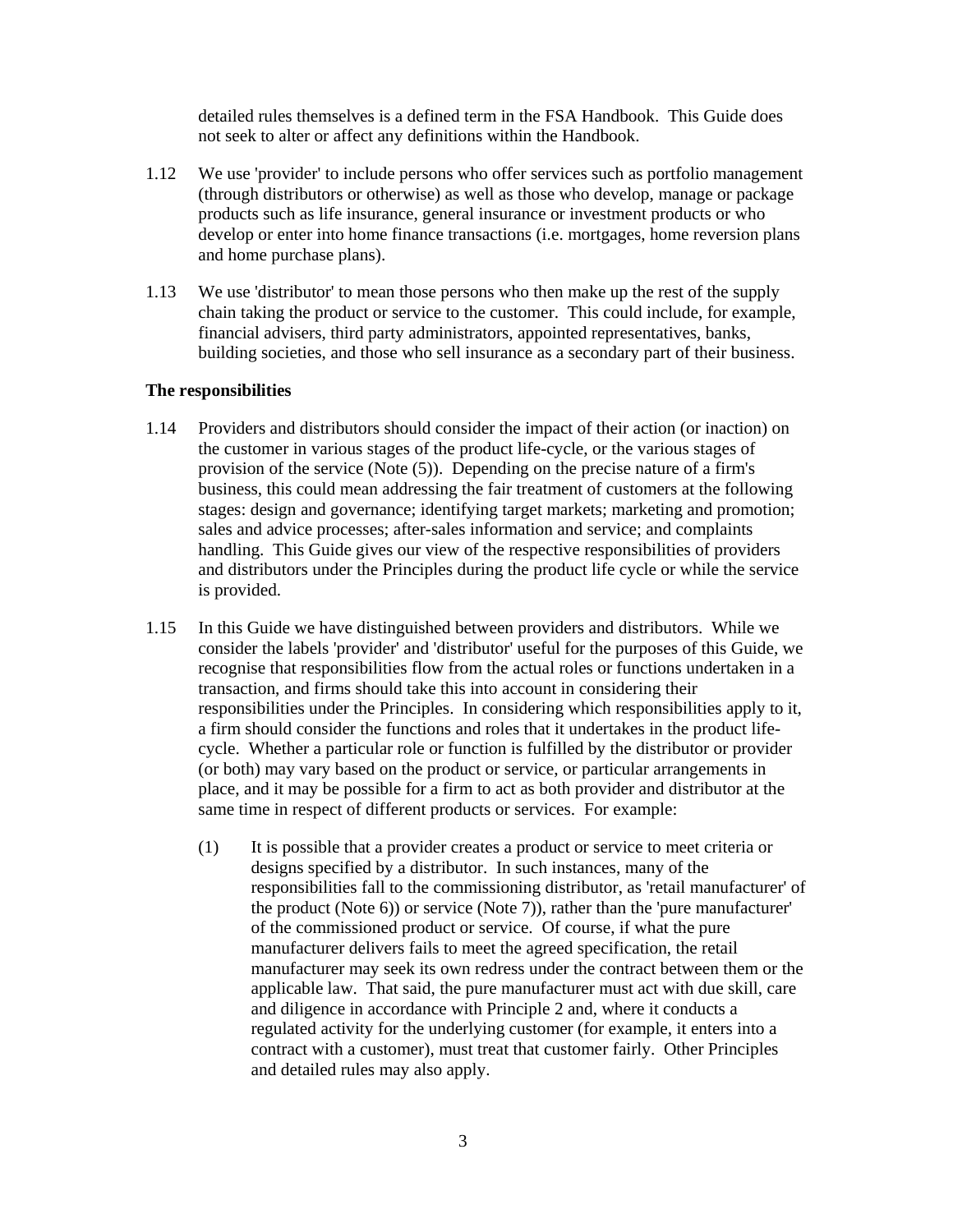- (2) It is also possible that a product manufacturer creates components that are later (and possibly without the component manufacturer's knowledge) subsumed into retail products designed and marketed to customers by 'retail manufacturers'. In such instances, the pure manufacturer may not have a contractual or other relationship with the underlying customer. The pure manufacturer may not be aware (nor is it necessarily the case that it ought to be aware) of whether the retail manufacturer is using the product for itself or for an underlying customer. However, the pure manufacturer should act with due skill, care and diligence in designing its products (Principle 2). The skill, care and diligence that are 'due' under Principle 2 will be determined taking all the circumstances into account. These may include the manufacturer's knowledge of whether the product or service is provided to a firm, rather than an underlying customer, and the information needs of the firm. In addition, the pure manufacturer will normally be obliged to communicate information to the retail manufacturer in a way that is not misleading (Principle 7) (Note (8)).
- 1.16 Whether providers and distributors can agree between themselves how to apportion responsibilities between themselves will depend on the circumstances. In particular, it depends on the nature of the regulatory responsibility, the extent to which such an agreement would be reasonable, whether the arrangement is clear to both parties and properly recorded and the systems and controls used to monitor whether the agreement continues to be appropriate in the circumstances.

#### **Provider responsibilities** (Note (9))

## 1.17 **When undertaking product or service design, Principles 2, 3 and 6 are particularly relevant.** In particular, a firm:

- (1) should identify the target market, namely which types of customer the product or service is likely to be suitable (or not suitable) for;
- (2) should stress-test the product or service to identify how it might perform in a range of market environments and how the customer could be affected;
- (3) should have in place systems and controls to manage adequately the risks posed by product or service design (Note (10)).

## 1.18 **When providing information to distributors, Principle 2 is particularly relevant**. In particular, a firm:

- (1) should make clear if that information is not intended for customer use;
- (2) should ensure the information is sufficient, appropriate and comprehensible in substance and form, including considering whether it will enable distributors to understand it enough to give suitable advice (where advice is given) and to extract any relevant information and communicate it to the end customer. As part of meeting this standard, the provider may wish to consider, with regard to each distribution channel or type of distributor, what information distributors of that type already have, their likely level of knowledge and understanding, their information needs and what form or medium would best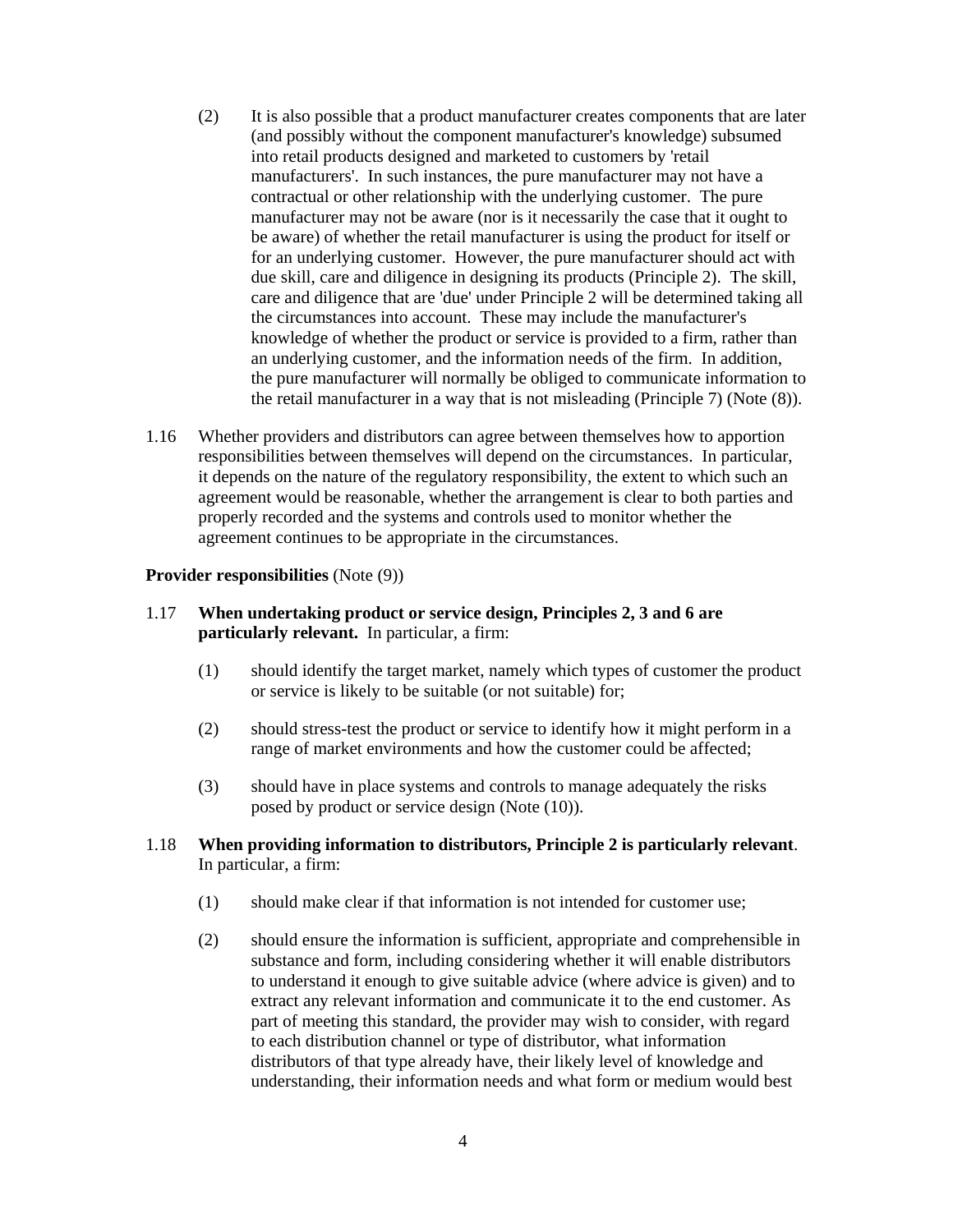meet those needs (which could include discussions, written material or training as appropriate).

- 1.19 **When providing information to customers** (Note (11))**, Principles 3, 6 and 7 are particularly relevant.** In particular, a firm:
	- (1) should pay regard to its target market, including its likely level of financial capability;
	- (2) should take account of what information the customer needs to understand the product or service, its purpose and the risks, and communicate information in a way that is clear, fair and not misleading (Note (12));
	- (3) should have in place systems and controls to manage effectively the risks posed by providing information to customers.

## 1.20 **When selecting distribution channels, Principles 2, 6 and 7 are particularly relevant.** In particular, a firm:

- (1) should decide whether this is a product where customers would be wise to seek advice;
- (2) should review how what is occurring in practice corresponds to (or deviates from) what was originally planned or envisaged for the distribution of its products or services given the target market. This involves collecting and analysing appropriate Management Information (MI) (Note (13)) such that the firm can detect patterns in distribution as compared with the planned target market, and can assess the performance of the distribution channels through which its products or services are being distributed;
- (3) should act when it has concerns, for example by ceasing to use a particular distribution channel.

## 1.21 **In the area of post-sale responsibility, Principles 2, 6 and 7 are particularly important**.In particular, a firm:

- (1) in supplying information direct to the customer, must ensure that the information is communicated in a way which is clear, fair and not misleading (Note (14));
- (2) should periodically review products whose performance may vary materially to check whether the product is continuing to meet the general needs of the target audience that it was designed for, or whether the product's performance will be significantly different from what the provider originally expected and communicated to the distributor or customer at the time of the sale (Note (15)). If this occurs, the provider should consider what action to take, such as whether and how to inform the customer of this (to the extent the customer could not reasonably have been aware) and of their option to seek advice, and whether to cease selling the product;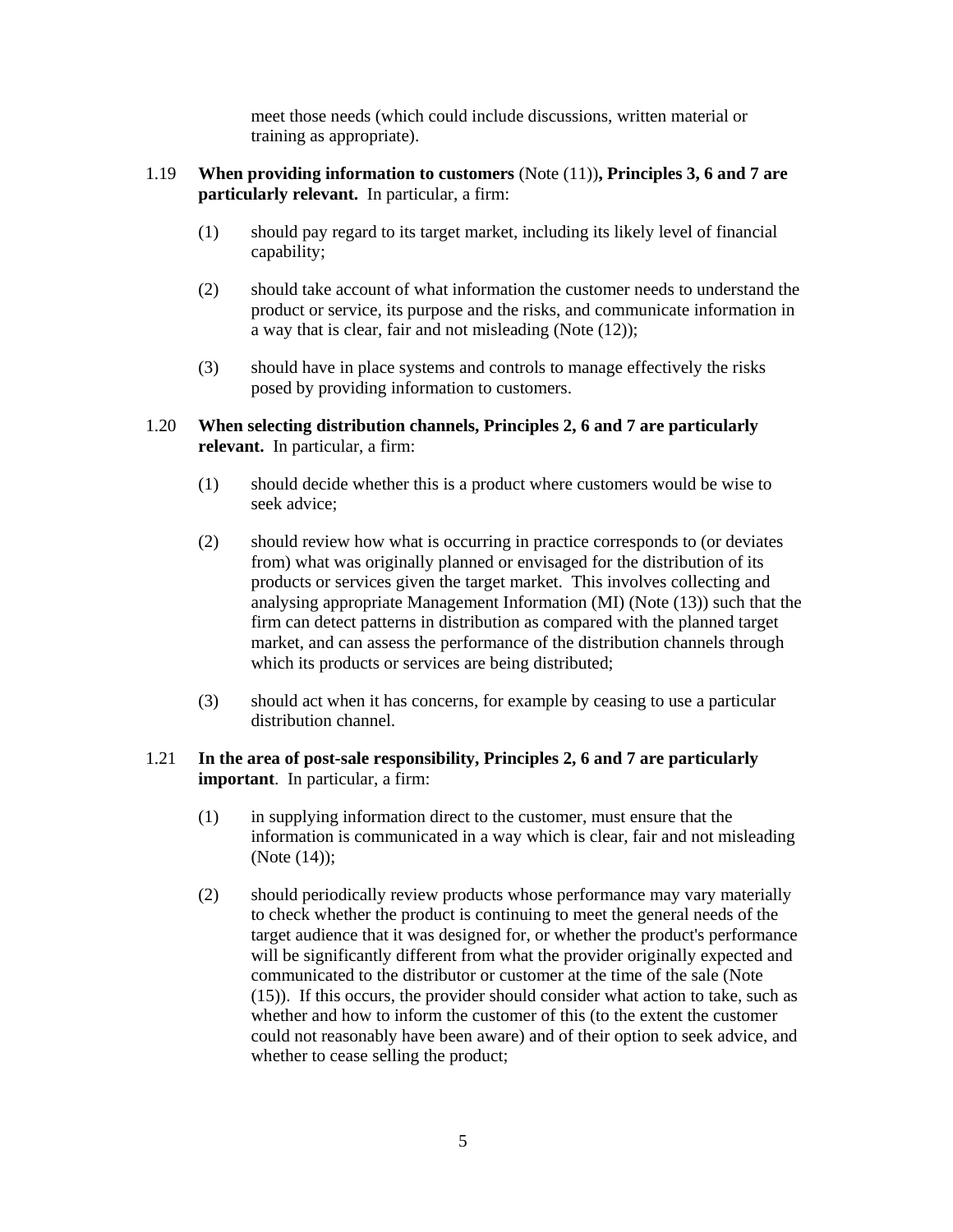- (3) should communicate to the customer contractual 'breakpoints' such as the end of a long tie-in period that may have a material impact on a customer that the customer cannot reasonably be expected to recall or know about already;
- (4) should act fairly and promptly when handling claims or when paying out on a product that has been surrendered or reached maturity. In doing this, the provider should meet any reasonable customer expectations that it may have created with regard to the outcomes or how the process would be handled;
- (5) must establish, implement and maintain effective and transparent customer complaint-handling systems.

## **Distributor responsibilities**

- 1.22 **In the area of financial promotions, Principles 3, 6 and 7 are particularly relevant**. In particular, a firm:
	- (1) should have in place systems and controls to manage effectively the risks posed by financial promotions;
	- (2) in passing on a promotion created by a provider, must act with due skill, care and diligence. A firm will not contravene the financial promotions rules where it communicates a promotion produced by another person provided the firm takes reasonable care to establish that another firm has confirmed compliance with the relevant detailed rules, amongst other matters (Note (16)).

### 1.23 **When providing information at or before the point of sale to a customer, Principles 2, 6 and 7 are particularly relevant**. In particular, a firm:

- (1) should consider, when passing provider materials to customers, whether it understands the information provided (Note (17));
- (2) should ask the provider to supply additional information or training where that seems necessary to understand the product or service adequately;
- (3) should not distribute the product or service if it does not understand it sufficiently, especially if it intends to provide advice;
- (4) when providing information to another distributor in a distribution chain, should consider how the further distributor will use the information, such as whether it will be given to customers. Firms should consider what information the further distributor requires and the likely level of knowledge and understanding of the further distributor and what medium may suit it best for the transmission of information.

## 1.24 **When advising on selection of a provider, Principles 2 and 6 are particularly relevant** (Note (18))**.** In particular, a firm:

(1) should consider the nature of the products or services offered by the provider and how they fit with the customer's needs and risk appetite;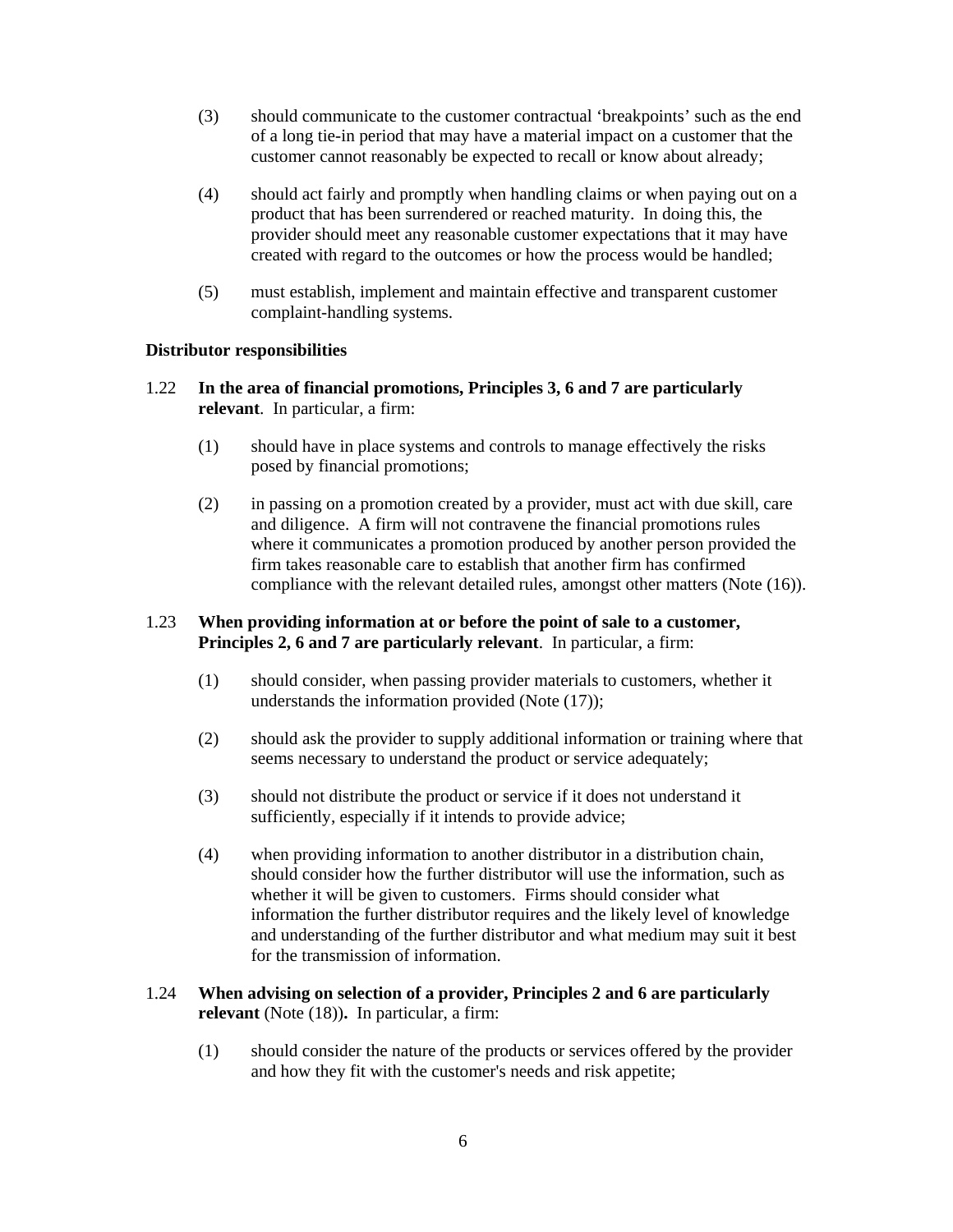(2) should consider what impact the selection of a given provider could have on the customer in terms of charges or the financial strength of the provider, or possibly, where information is available to the distributor, how efficiently and reliably the provider will deal with the distributor or customer at the point of sale (or subsequently, such as when queries/complaints arise, claims are made, or a product reaches maturity).

## 1.25 **In the area of post-sale responsibility, Principles 3 and 6 are particularly relevant**. In particular, a firm:

- (1) should comply with any contractual obligation it has to the customer, for example to provide ongoing advice or periodic reviews. In connection with this, it should also consider its responsibility to maintain adequate systems and controls to deliver on such reviews;
- (2) should consider any implied or express representation it made (during meetings, correspondence or promotional material, for example). Where a customer has reasonable expectations based on the prior statements of a distributor, for example that performance will be monitored, the distributor should meet these expectations;
- (3) where involved in handling claims or paying out on a product that has been surrendered or reached maturity, should meet any reasonable expectations that the distributor has created in the customer's mind with regard to how the process would be handled;
- (4) must establish, implement and maintain effective and transparent customer complaint-handling systems;
- (5) should pass any communications received from customers (intended for or suited to providers to act upon) to providers in a timely and accurate way.

# **Notes:**

- (1) The Guide represents our view based on the law, regulation and other circumstances that exist as at the publication date, but also takes into account changes to the Handbook including those to implement the Markets in Financial Instruments Directive (MiFID) that have already been made or consulted on and are due to come into force on 1 November 2007. *(Paragraph 1.1)*
- (2) The Principles are set out in PRIN 2. *(Paragraph 1.4)*
- (3) Of course, other Principles apply as appropriate. For example, under Principle 9, a firm must take reasonable care to ensure the suitability of its advice and discretionary decisions for any customer who is entitles to rely upon its judgment. *(Paragraph 1.5)*
- (4) PRIN 1.2.1G. *(Paragraph 1.6)*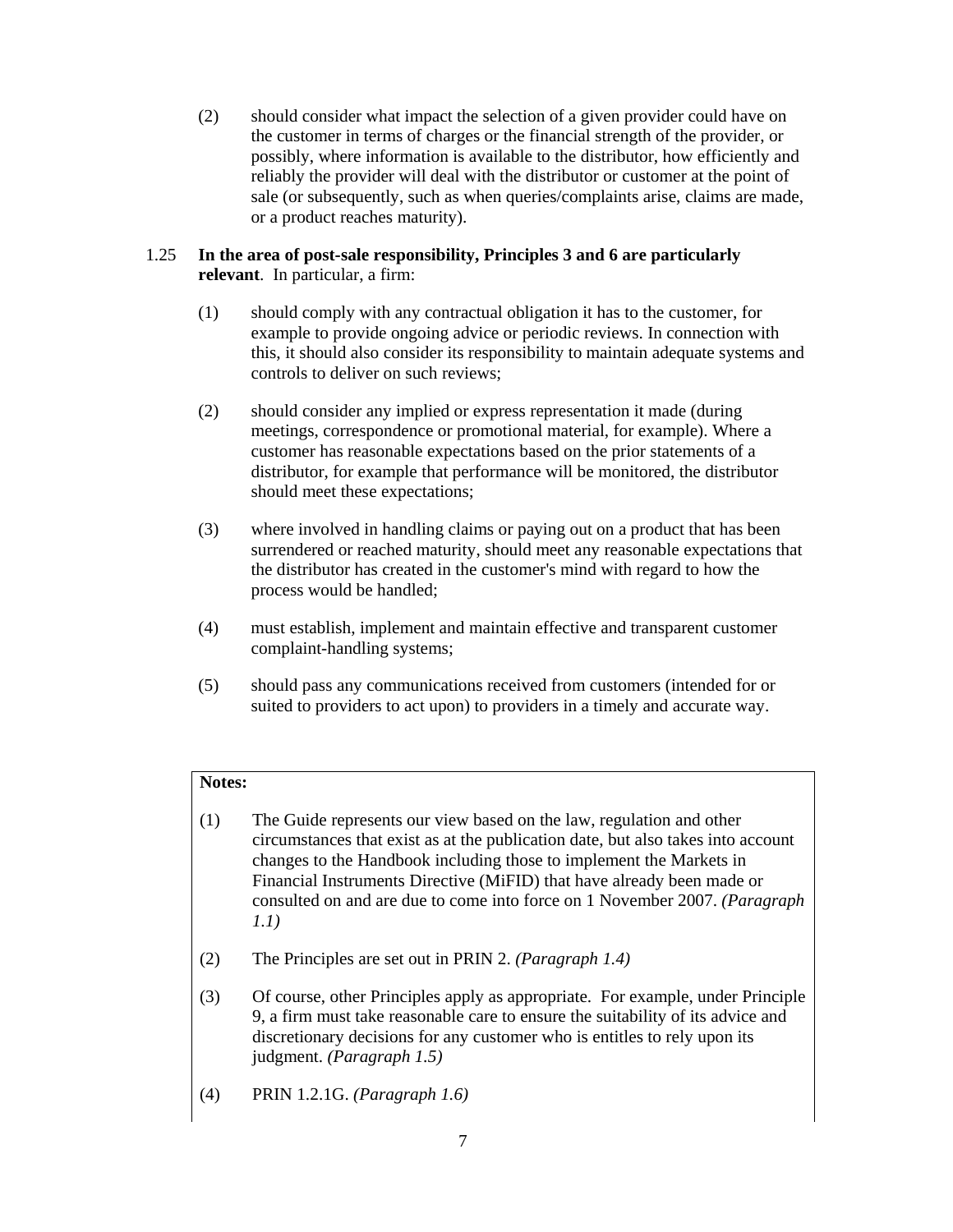- (5) For example, many brokers and investment managers have on-going relationships with intermediaries by virtue of which their services are provided to the intermediary's underlying clients. *(Paragraph 1.14)*
- (6) For example, an insurer could be commissioned by a distributor to create a payment protection insurance product where the criteria for the product are specified by the distributor. *(Paragraph 1.15(1))*
- (7) For example, a portfolio manager could be commissioned to develop a branded service specifically for a distributor where the criteria for the service are specified by the distributor. *(Paragraph 1.15(1))*
- (8) Principle 2 may not apply to a pure manufacturer that is a MiFID investment firm in certain circumstances, for example in relation to eligible counterparty business: see PRIN 4 for further guidance. In some circumstances Principles 6 and 7 will apply even when the retail manufacturer is the only client of the pure manufacturer. *(Paragraph 1.15(2))*
- (9) As explained in paragraph 1.15, although we use the terms 'provider' and 'distributor' we recognise that responsibilities flow from the actual roles or functions undertaken by a firm. *(Paragraph 1.17)*
- (10) For example, SYSC (Senior Management Arrangements, Systems and Controls). *(Paragraph 1.17(3))*
- (11) This includes providing information to distributors for onward transmission to customers. *(Paragraph 1.19)*
- (12) For example, COBS 4 (Communicating with clients, including financial promotions); ICOB 3.8 (Form and content of non-investment financial promotions); MCOB 3.6 (Form and content of non-real time qualifying credit promotions); MCOB 3.8A (Form and content of financial promotions of home reversion plans); MCOB 2.2.6AR (Clear, fair and not misleading promotions for home purchase plans). *(Paragraph 1.19)*
- (13) See, for example, SYSC 3.2.11 -12. See also TCF cluster report on TCF considerations for Management Information: http://www.fsa.gov.uk/pages/Doing/Regulated/tcf/pdf/management\_info.pdf *(Paragraph 1.20(2))*
- (14) For example, COBS 4 (Communicating with clients, including financial promotions), ICOB 2.2.3R (Clear, fair and not misleading communication), MCOB 2.2.6R (Clear, fair and not misleading communication). *(Paragraph 1.21(1))*
- (15) For example, SYSC 3.2.11G (Management information); SYSC 3.2.17G (Business Strategy). *(Paragraph 1.21(2))*
- (16) COBS 4.10.10R, ICOB 3.7.5R, MCOB 3.9.5R (Communicating a financial promotion where another firm has confirmed compliance). This exemption is not available in relation to MiFID or equivalent third country business.